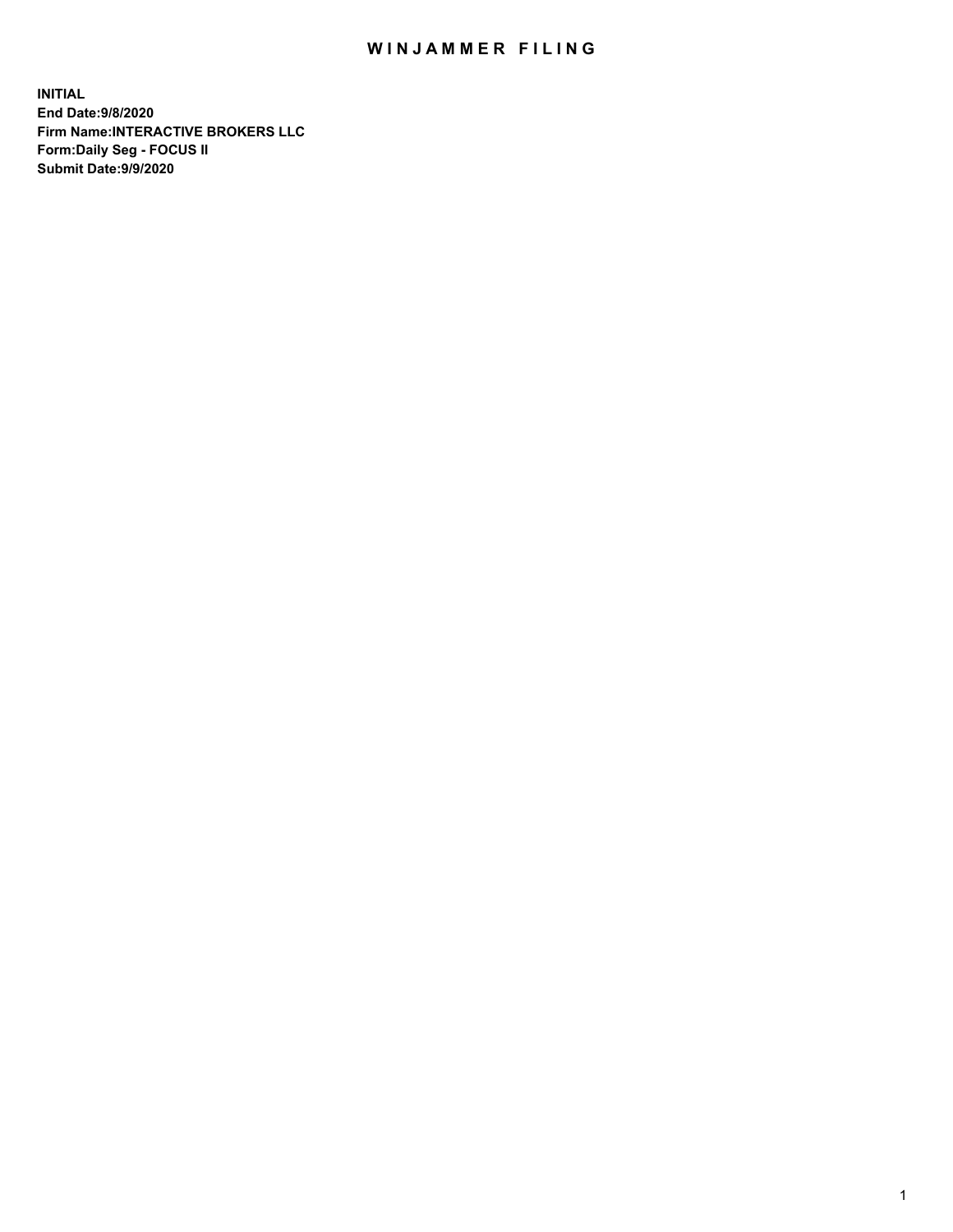**INITIAL End Date:9/8/2020 Firm Name:INTERACTIVE BROKERS LLC Form:Daily Seg - FOCUS II Submit Date:9/9/2020 Daily Segregation - Cover Page**

| Name of Company                                                                                                                                                                                                                                                                                                                | <b>INTERACTIVE BROKERS LLC</b>                                       |
|--------------------------------------------------------------------------------------------------------------------------------------------------------------------------------------------------------------------------------------------------------------------------------------------------------------------------------|----------------------------------------------------------------------|
| <b>Contact Name</b>                                                                                                                                                                                                                                                                                                            | James Menicucci                                                      |
| <b>Contact Phone Number</b>                                                                                                                                                                                                                                                                                                    | 203-618-8085                                                         |
| <b>Contact Email Address</b>                                                                                                                                                                                                                                                                                                   | jmenicucci@interactivebrokers.c<br>om                                |
| FCM's Customer Segregated Funds Residual Interest Target (choose one):<br>a. Minimum dollar amount: ; or<br>b. Minimum percentage of customer segregated funds required:% ; or<br>c. Dollar amount range between: and; or<br>d. Percentage range of customer segregated funds required between:% and%.                         | $\overline{\mathbf{0}}$<br>0<br>155,000,000 245,000,000<br><u>00</u> |
| FCM's Customer Secured Amount Funds Residual Interest Target (choose one):<br>a. Minimum dollar amount: ; or<br>b. Minimum percentage of customer secured funds required:%; or<br>c. Dollar amount range between: and; or<br>d. Percentage range of customer secured funds required between:% and%.                            | $\frac{0}{0}$<br>80,000,000 120,000,000<br>0 <sup>0</sup>            |
| FCM's Cleared Swaps Customer Collateral Residual Interest Target (choose one):<br>a. Minimum dollar amount: ; or<br>b. Minimum percentage of cleared swaps customer collateral required:% ; or<br>c. Dollar amount range between: and; or<br>d. Percentage range of cleared swaps customer collateral required between:% and%. | $\frac{0}{0}$<br>0 <sub>0</sub><br>0 <sub>0</sub>                    |

Attach supporting documents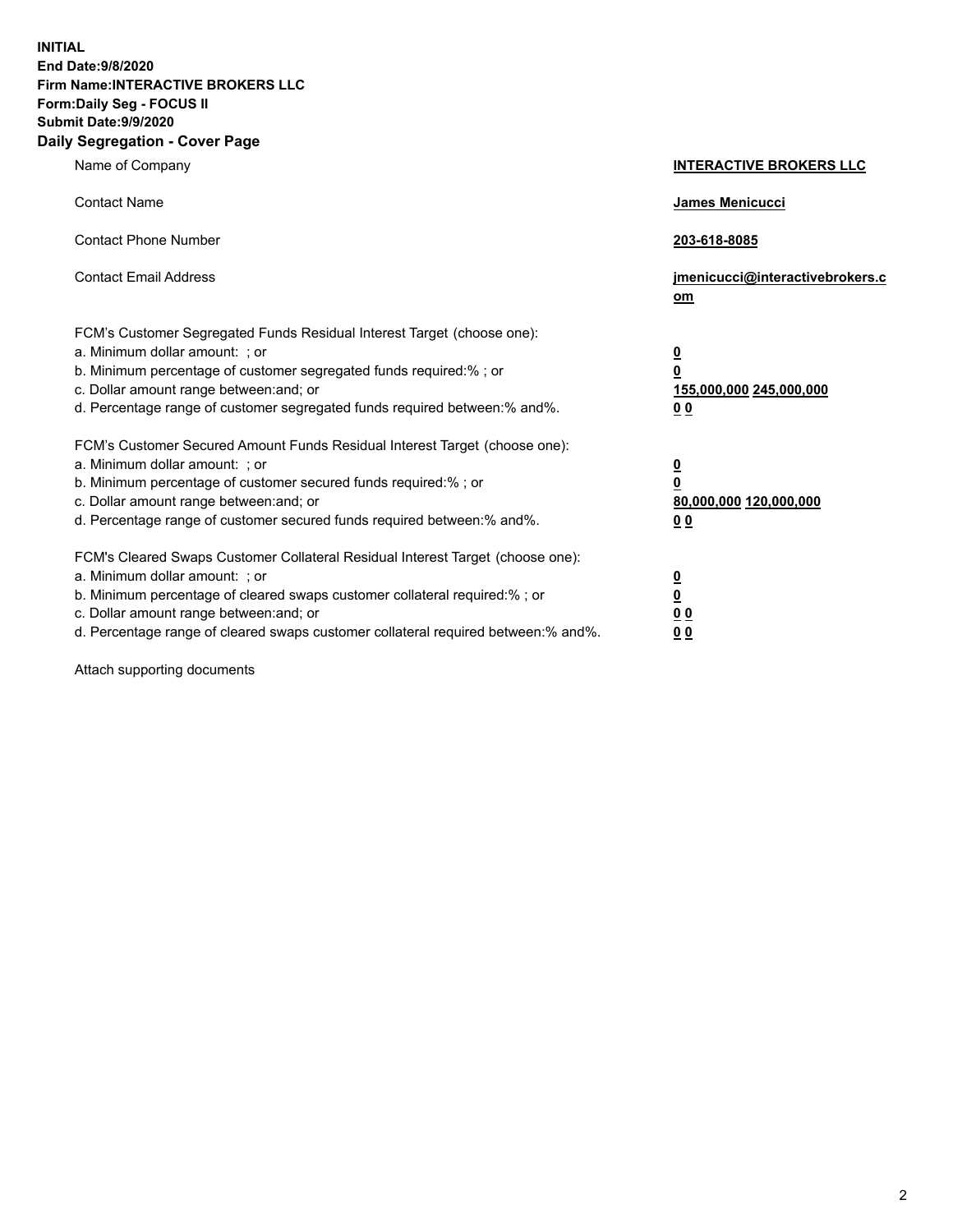## **INITIAL End Date:9/8/2020 Firm Name:INTERACTIVE BROKERS LLC Form:Daily Seg - FOCUS II Submit Date:9/9/2020 Daily Segregation - Secured Amounts**

|                | Daily Segregation - Secured Amounts                                                         |                               |
|----------------|---------------------------------------------------------------------------------------------|-------------------------------|
|                | Foreign Futures and Foreign Options Secured Amounts                                         |                               |
|                | Amount required to be set aside pursuant to law, rule or regulation of a foreign            | $0$ [7305]                    |
|                | government or a rule of a self-regulatory organization authorized thereunder                |                               |
| $\mathbf{1}$ . | Net ledger balance - Foreign Futures and Foreign Option Trading - All Customers             |                               |
|                | A. Cash                                                                                     | 606,531,719 [7315]            |
|                | B. Securities (at market)                                                                   | 0 [7317]                      |
| 2.             | Net unrealized profit (loss) in open futures contracts traded on a foreign board of trade   | -7,297,423 [7325]             |
| 3.             | Exchange traded options                                                                     |                               |
|                | a. Market value of open option contracts purchased on a foreign board of trade              | 3,280,567 [7335]              |
|                | b. Market value of open contracts granted (sold) on a foreign board of trade                | -1,596,195 <sub>[7337]</sub>  |
| 4.             | Net equity (deficit) (add lines 1. 2. and 3.)                                               | 600,918,668 [7345]            |
| 5.             | Account liquidating to a deficit and account with a debit balances - gross amount           | 8,406 [7351]                  |
|                | Less: amount offset by customer owned securities                                            | 0 [7352] 8,406 [7354]         |
| 6.             | Amount required to be set aside as the secured amount - Net Liquidating Equity              | 600,927,074 [7355]            |
|                | Method (add lines 4 and 5)                                                                  |                               |
| 7.             | Greater of amount required to be set aside pursuant to foreign jurisdiction (above) or line | 600,927,074 [7360]            |
|                | 6.                                                                                          |                               |
|                | FUNDS DEPOSITED IN SEPARATE REGULATION 30.7 ACCOUNTS                                        |                               |
| 1.             | Cash in banks                                                                               |                               |
|                | A. Banks located in the United States                                                       | 105,313,002 [7500]            |
|                | B. Other banks qualified under Regulation 30.7                                              | 0 [7520] 105,313,002 [7530]   |
| 2.             | Securities                                                                                  |                               |
|                | A. In safekeeping with banks located in the United States                                   | 479,927,200 [7540]            |
|                | B. In safekeeping with other banks qualified under Regulation 30.7                          | 0 [7560] 479,927,200 [7570]   |
| 3.             | Equities with registered futures commission merchants                                       |                               |
|                | A. Cash                                                                                     | $0$ [7580]                    |
|                | <b>B.</b> Securities                                                                        | $0$ [7590]                    |
|                | C. Unrealized gain (loss) on open futures contracts                                         | $0$ [7600]                    |
|                | D. Value of long option contracts                                                           | $0$ [7610]                    |
|                | E. Value of short option contracts                                                          | 0 [7615] 0 [7620]             |
| 4.             | Amounts held by clearing organizations of foreign boards of trade                           |                               |
|                | A. Cash                                                                                     | $Q$ [7640]                    |
|                | <b>B.</b> Securities                                                                        | $0$ [7650]                    |
|                | C. Amount due to (from) clearing organization - daily variation                             | $0$ [7660]                    |
|                | D. Value of long option contracts                                                           | $0$ [7670]                    |
|                | E. Value of short option contracts                                                          | 0 [7675] 0 [7680]             |
| 5.             | Amounts held by members of foreign boards of trade                                          |                               |
|                | A. Cash                                                                                     | 146,911,995 [7700]            |
|                | <b>B.</b> Securities                                                                        | $0$ [7710]                    |
|                | C. Unrealized gain (loss) on open futures contracts                                         | -8,042,816 [7720]             |
|                | D. Value of long option contracts                                                           | 3,280,567 [7730]              |
|                | E. Value of short option contracts                                                          | -1,596,195 [7735] 140,553,551 |
|                |                                                                                             | [7740]                        |
| 6.             | Amounts with other depositories designated by a foreign board of trade                      | $0$ [7760]                    |
| 7.             | Segregated funds on hand                                                                    | $0$ [7765]                    |
| 8.             | Total funds in separate section 30.7 accounts                                               | 725,793,753 [7770]            |
| 9.             | Excess (deficiency) Set Aside for Secured Amount (subtract line 7 Secured Statement         | 124,866,679 [7380]            |
|                | Page 1 from Line 8)                                                                         |                               |
| 10.            | Management Target Amount for Excess funds in separate section 30.7 accounts                 | 80,000,000 [7780]             |
| 11.            | Excess (deficiency) funds in separate 30.7 accounts over (under) Management Target          | 44,866,679 [7785]             |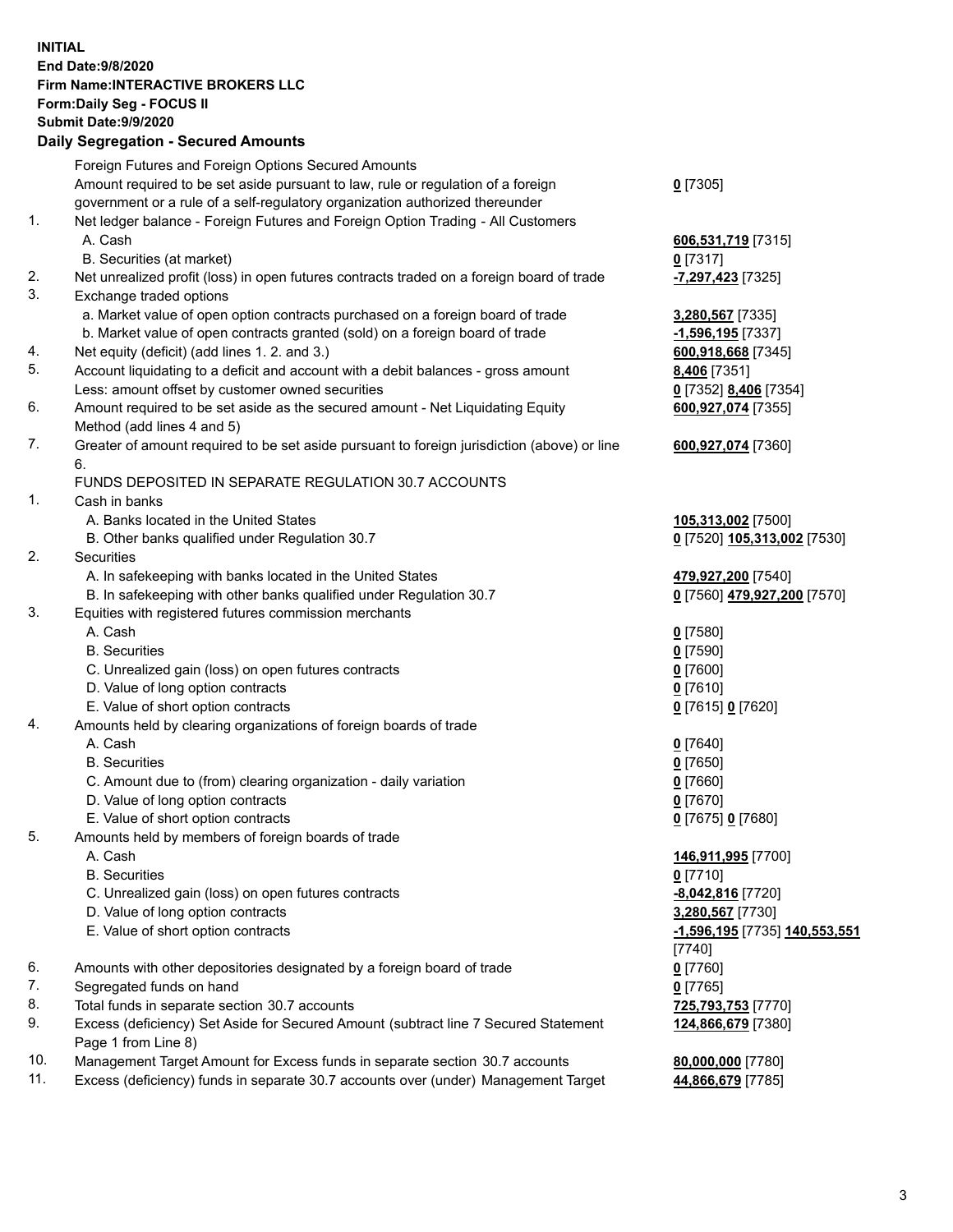**INITIAL End Date:9/8/2020 Firm Name:INTERACTIVE BROKERS LLC Form:Daily Seg - FOCUS II Submit Date:9/9/2020 Daily Segregation - Segregation Statement** SEGREGATION REQUIREMENTS(Section 4d(2) of the CEAct) 1. Net ledger balance A. Cash **5,581,804,967** [7010] B. Securities (at market) **0** [7020] 2. Net unrealized profit (loss) in open futures contracts traded on a contract market **-38,246,603** [7030] 3. Exchange traded options A. Add market value of open option contracts purchased on a contract market **316,996,919** [7032] B. Deduct market value of open option contracts granted (sold) on a contract market **-281,158,452** [7033] 4. Net equity (deficit) (add lines 1, 2 and 3) **5,579,396,831** [7040] 5. Accounts liquidating to a deficit and accounts with debit balances - gross amount **6,135,034** [7045] Less: amount offset by customer securities **0** [7047] **6,135,034** [7050] 6. Amount required to be segregated (add lines 4 and 5) **5,585,531,865** [7060] FUNDS IN SEGREGATED ACCOUNTS 7. Deposited in segregated funds bank accounts A. Cash **1,251,472,403** [7070] B. Securities representing investments of customers' funds (at market) **2,531,733,410** [7080] C. Securities held for particular customers or option customers in lieu of cash (at market) **0** [7090] 8. Margins on deposit with derivatives clearing organizations of contract markets A. Cash **6,594,017** [7100] B. Securities representing investments of customers' funds (at market) **1,960,455,860** [7110] C. Securities held for particular customers or option customers in lieu of cash (at market) **0** [7120] 9. Net settlement from (to) derivatives clearing organizations of contract markets **19,040,342** [7130] 10. Exchange traded options A. Value of open long option contracts **316,904,832** [7132] B. Value of open short option contracts **-281,135,778** [7133] 11. Net equities with other FCMs A. Net liquidating equity **0** [7140] B. Securities representing investments of customers' funds (at market) **0** [7160] C. Securities held for particular customers or option customers in lieu of cash (at market) **0** [7170] 12. Segregated funds on hand **0** [7150] 13. Total amount in segregation (add lines 7 through 12) **5,805,065,086** [7180] 14. Excess (deficiency) funds in segregation (subtract line 6 from line 13) **219,533,221** [7190] 15. Management Target Amount for Excess funds in segregation **155,000,000** [7194] 16. Excess (deficiency) funds in segregation over (under) Management Target Amount **64,533,221** [7198]

Excess